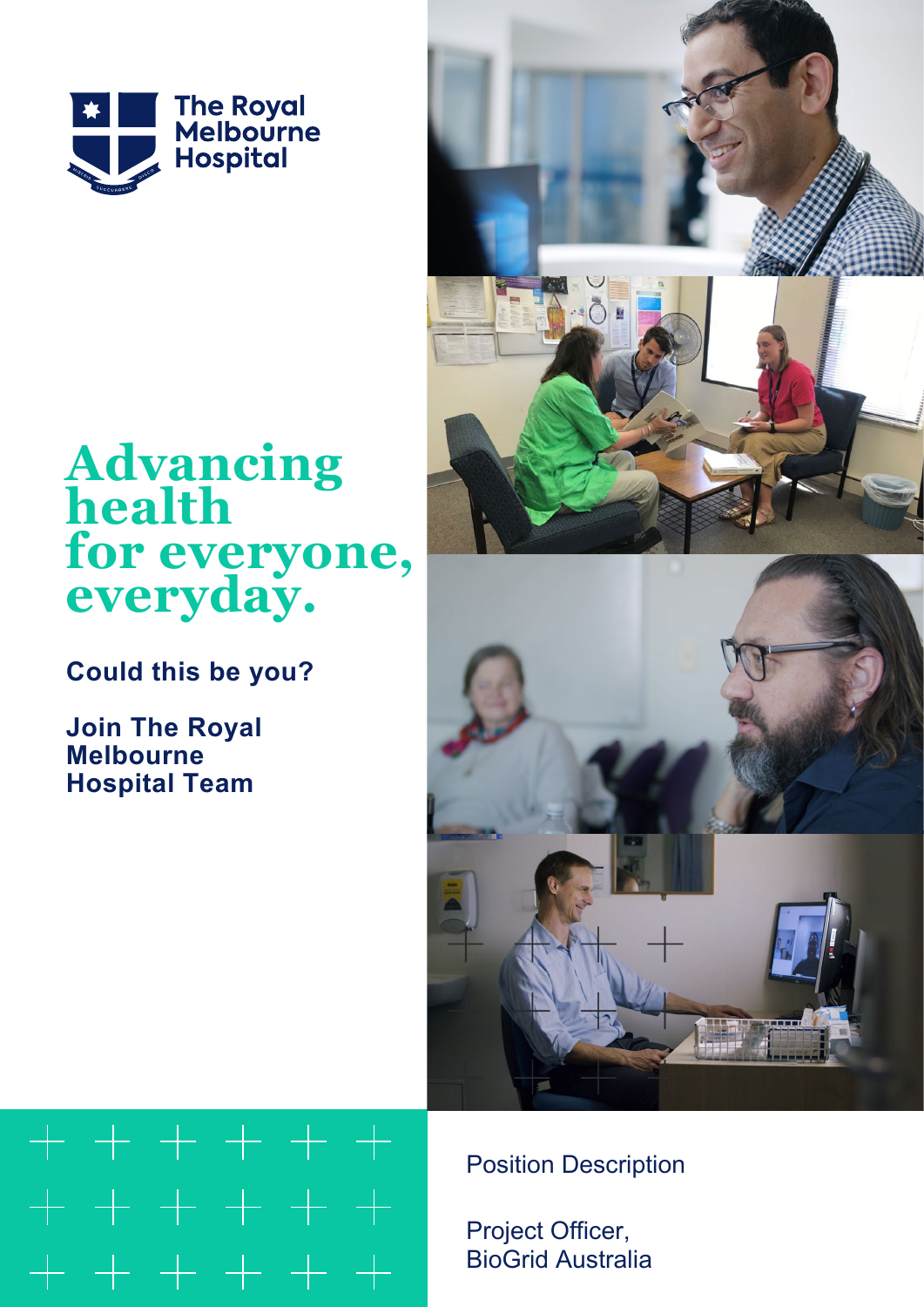

#### **THE ROYAL MELBOURNE HOSPITAL**

The Royal Melbourne Hospital (RMH) began in 1848 as Victoria's first public hospital. And while we only had 10 beds to our name, we had the community of Melbourne behind us, and we were ready to provide the best possible care for those in need.

Since those early years, we've moved forward with purpose. Always at the forefront, leading the way on improving the quality of life for all.

Today the RMH is one of the largest health providers in the state, providing a comprehensive range of specialist medical, surgical, and mental health services; as well as rehabilitation, aged care, outpatient and community programs.Pr

Our reputation for caring for all Melburnians is as essential to who we are as any scientific breakthrough we make. We're here when it matters most, and we'll continue to be the first to speak out for our diverse community's wellbeing.

### **OUR VISION Advancing health for everyone, every day**.

#### **THE MELBOURNE WAY**

At The RMH we're inspired by our vision of Advancing health for everyone, every day. While we're each going about our different roles, we're united by a shared understanding of the way we do things around here. We call it The Melbourne Way. We put people first — leading with kindness and working together, we excel as one Royal Melbourne Hospital.





People are at the heart of everything we do. We take the time to understand how we can make the most positive difference for them.



Our care and compassion sets us apart. We lead the way with a respectful, inclusive spirit embracing the things that make us all unique.



True excellence is only possible when we work as one Royal Melbourne Hospital community. Through collaboration, we set the highest of standards and achieve our goals.

#### **OUR PRIORITIES**

The RMH Strategic Plan: Towards 2025. Advancing health for everyone, every day is our plan for the future one which we are committed to achieving together. This position contributes to the achievement of the five Strategic Goals, articulated in the plan:

- **1. Be a great place to work and a great place to receive care**
- **2. Grow our Home First approach**
- **3. Realise the potential of the Melbourne Biomedical Precinct**
- **4. Become a digital health service**
- **5. Strive for sustainability**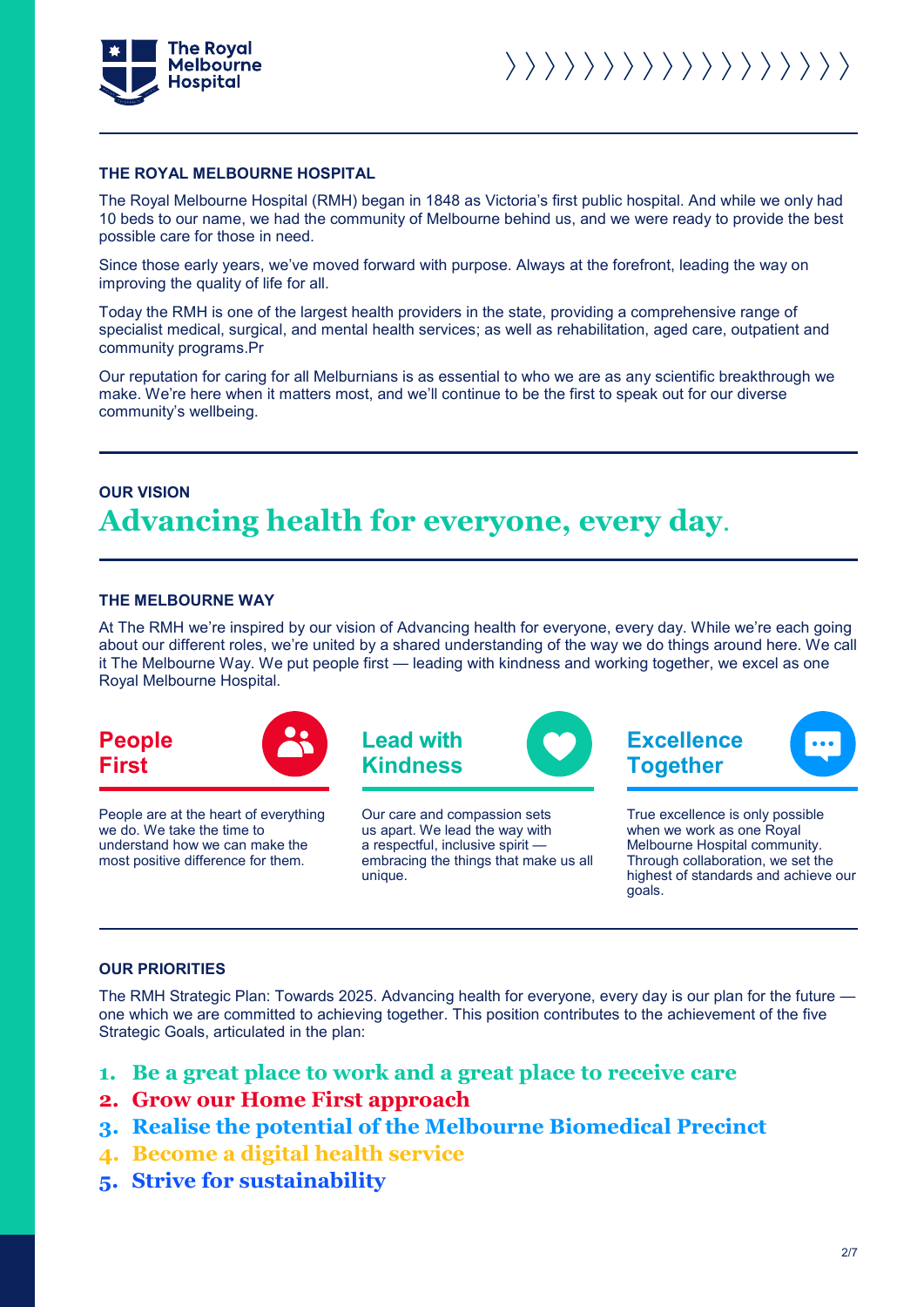



## **Position Description**

| <b>Position Title:</b>             | <b>Project Officer</b>                                                                                                                                                          |  |  |
|------------------------------------|---------------------------------------------------------------------------------------------------------------------------------------------------------------------------------|--|--|
| <b>Service:</b>                    | <b>BioGrid Australia</b>                                                                                                                                                        |  |  |
| <b>Location:</b>                   | The Royal Melbourne Hospital, City Campus                                                                                                                                       |  |  |
| <b>Reports To:</b>                 | 0.6 EFT Medical Oncologist, AGCMC Rare Cancer<br>Portal and Principal Investigator, AGCMC Rare Cancer<br><b>Portal, Professor Clare Scott</b><br>0.4 EFT CEO, BioGrid Australia |  |  |
| <b>Enterprise Agreement:</b>       | Victorian Public Health Sector (Health and Allied<br>Services, Managers and Administrative Workers) Single<br>Interest Enterprise Agreement 2016-2020                           |  |  |
| <b>Classification:</b>             | HS4                                                                                                                                                                             |  |  |
| <b>Employment Status:</b>          | <b>Full Time Fixed Term</b>                                                                                                                                                     |  |  |
| <b>Immunisation Risk Category:</b> | Category C                                                                                                                                                                      |  |  |
| <b>Date of Review:</b>             | December 2021                                                                                                                                                                   |  |  |

#### **Position Summary for Project Officer, AGCMC ARC Portal and BioGrid Australia**

The purpose of this role is twofold; 0.6 EFT will provide project support for the AGCMC Australian Rare Cancer Portal (ARC Portal) assisting Portal staff with administration of the ARC Portal online referral system including user management, data entry, liaising with referring doctors and managing electronic patient documentation. The remaining 0.4 EFT of this role will support management of ethics and governance across Australia relating to the BioGrid national data connectivity platform. This role is located in Melbourne within the BioGrid Australia team.

#### **ABOUT AUSTRALIAN GENOMICS CANCER MEDICINE CENTRE**

In mid-2018 the Australian Genomics Cancer Medicine Centre (AGCMC) was awarded \$50 million in funding from the Australian government for the AGCMC Program. The program, developed at the Garvan Institute, matches patients with rare and uncommon cancers to therapies based on their genome information. Originally funded with \$7 million from the New South Wales government, the program has served more than 1,000 patients since 2016.

With new five-year funding that commenced in 2019, patients across Australia with rare or less common cancers are able to access the program through a network of eight cancer centres covering every state and territory of Australia.

The program, through its Molecular Screening and Therapeutics (MoST) clinical trials, matches cancer patients with targeted treatments after comparing their tumour and germline genomes. Patients without a targetable driver of their cancer are offered immunotherapies, and an additional trial develops surveillance protocols for individuals with a genetic risk of cancer.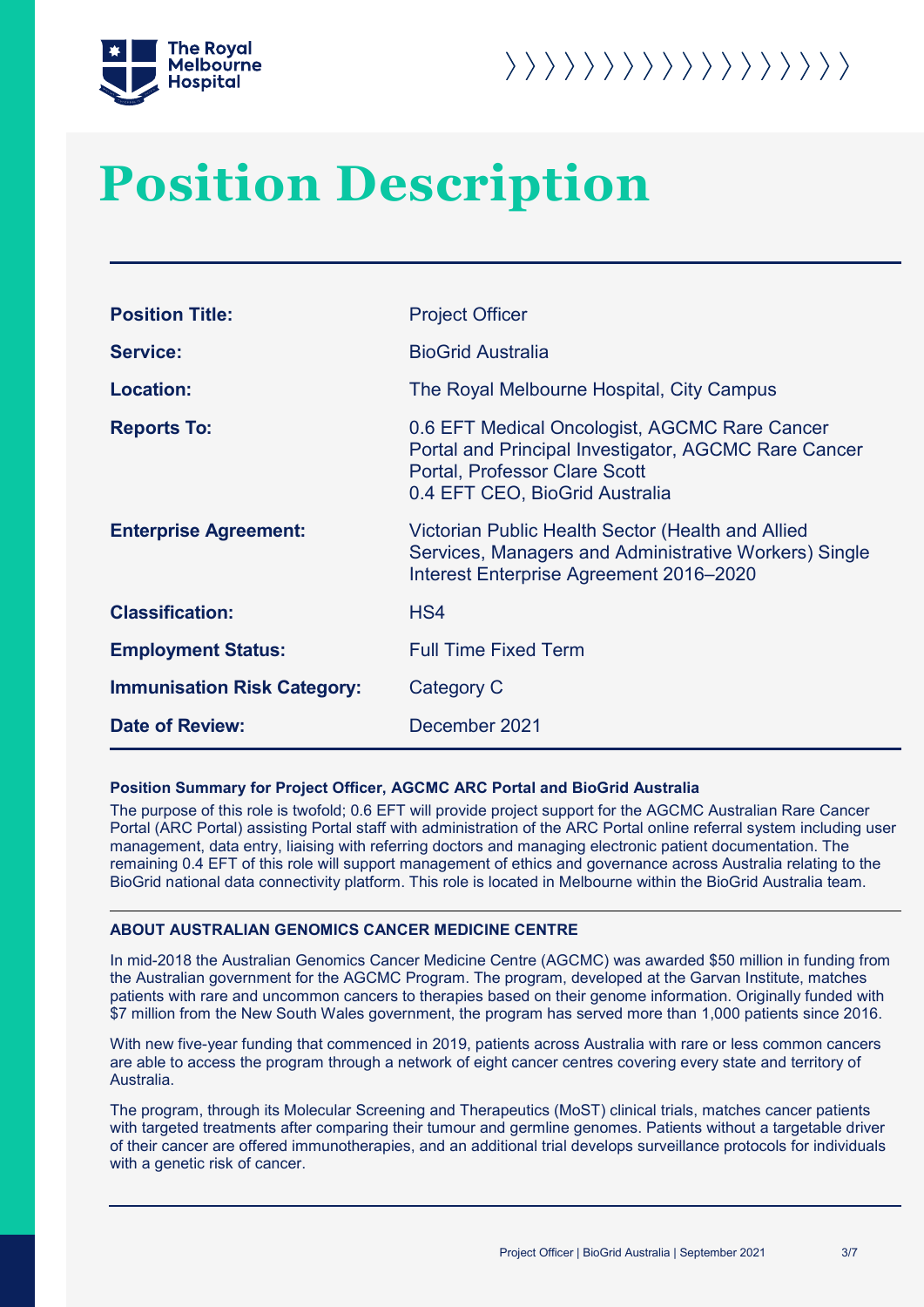

The AGCMC Australian Rare Cancer Portal (ARC Portal) is a national virtual centre which coordinates and leads streamlining of rare cancer care in Australia, primarily for rural and regional patients, as well as any metropolitan patients whose treating doctors would like assistance with their care. For these patients, if requested, entry is triaged into the AGCMC MoST program. The Portal also facilitates access to rare cancer research in Australia.

BioGrid is developing and maintaining the ARC Portal under the guidance of the ARC Portal Lead, Prof Clare Scott.

Further information on the AGCMC Australian Rare Cancer Portal is available at https://www.arcportal.org.au/.

#### **ABOUT BIOGRID AUSTRALIA**

BioGrid Australia Ltd is a not for profit company limited by guarantee. Its members are health services, universities and research institutes that utilise this trusted virtual real-time national data connectivity platform to conduct collaborative multi-site research. BioGrid specialises in real-time linkage of hospital-based and managed clinical treatment outcome, genomic, biospecimen, imaging and patient administration system data.

BioGrid's head office is located at Melbourne Health, which is a major public health provider in Victoria, Australia and is one of the lead organisation members in the BioGrid Australia collaboration.

The BioGrid data platform is a virtual repository of clinical and genetic data sets. Physically located within independent institutions, the data sets can be integrated, searched and queried seamlessly via a federated data integrator. The web-based platform has the capacity to uniquely identify and ethically integrate data collected about an individual across multiple institutions while protecting both privacy and intellectual property.

BioGrid has a unique overarching evergreen collaboration agreement with over 40 institutions (representing over 80 sites across Australia) covering the management of governance, intellectual property, data access, undertaking projects, commercialisation and publications. In addition, BioGrid has ethics approval for its national data linkage platform. This includes systems, methodologies and processes for data linkage, data governance, data privacy, data security and data access in every Australian state and the ACT.

Further information on BioGrid is available at https://www.biogrid.org.au/.

#### **BioGrid Australia – Our Vision**

Our organisation will be the leading independent platform of choice for clinical and research data collaboration

#### **BioGrid Australia – Our Mission**

Accelerate medical insights so that we all have healthier lives by providing researchers with a preferred independent platform offering enduring curated clinical data linkages in a research-ready, privacy-protected and secure manner.

#### **BioGrid Australia – Core Values**

Dependable & Innovative Trustworthy & Accountable Collaborative & Customer Focussed

#### **Key Accountabilities**

#### **AGCMC ARC Portal 0.6 EFT**

- Develop a good knowledge of the AGCMC ARC Portal Project and Objectives.
- Support the AGCMC ARC Portal online referral service by: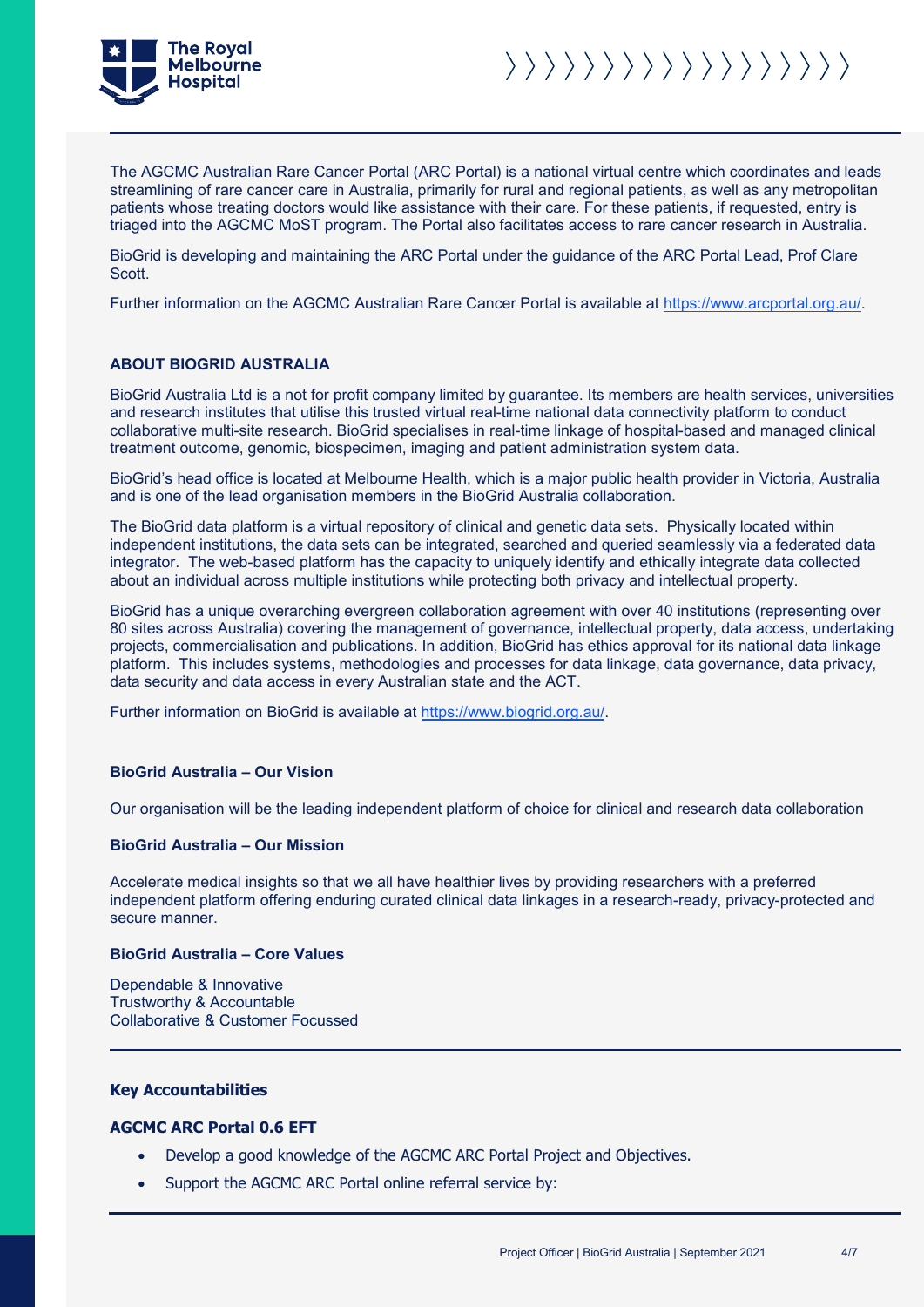



- o Providing ARC Portal user administration and data entry as directed;
- $\circ$  Liaising with referring doctors including uploading and managing electronic patient document from referring doctors;
- o Supporting the ARC Portal Medical Oncologist and Research Fellows as required;
- $\circ$  Administering virtual rare cancer multi-disciplinary meetings as directed; and
- o Organising and administering ARC Portal project management meetings.
- Develop expertise in understanding database development and usage, with assistance.
- Develop high quality collaborations between BioGrid Australia, the Rare Cancer Portal and other AGCMC researchers to facilitate interactions and triaging of the Portal patients and the AGCMC study.
- Ensure patient privacy and data security best practise policies are documented, implemented and followed.
- Perform other related project duties as required by the AGCMC ARC Portal Lead.

#### **BioGrid Australia 0.4 EFT**

- Provide ongoing management of Ethics and Governance Approvals:
	- $\circ$  Monitor the status of Human Research Ethics Committee (HREC) approvals at BioGrid member sites and prepare routine reports for submission; and
	- o Support the preparation of new HREC applications and amendments for BioGrid activities across member sites and/or for specific projects, including AIHW National Death Index applications.
- Support the operation of BioGrid's Data Access Request System to:
	- o Assist users' complete applications to access connected data; and
	- o Monitor the status of data access applications and ensure timely processing.
- Assist with development and review of business processes utilising JIRA, Confluence and written Policies and Procedures.
- Assist with BioGrid's administrative, planning and communication activities as required.

#### **KEY RELATIONSHIPS**

- Medical Oncologist, Rare Cancer Portal
- Principal Investigator, Rare Cancer Portal, Professor Clare Scott, AGCMC
- Co-Lead, Rare Cancer Portal, Clinical Conjoint Professor David Goldstein, TCRN Director UNSW, Medical Oncologist, Nelune Cancer Centre, Prince of Wales Hospital
- CEO, BioGrid Australia
- Team Members, BioGrid Australia
- Team Members, WEHI Stafford Fox Rare Cancer Program

#### **Internal External**

- Medical Oncologists at AGCMC Rare Cancers Portal Patient Recruitment Sites
- AGCMC, Clinical teams, Peter MacCallum, Garvan Institute and other sites
- Research and Governance Office staff at Hospitals and Universities across Australia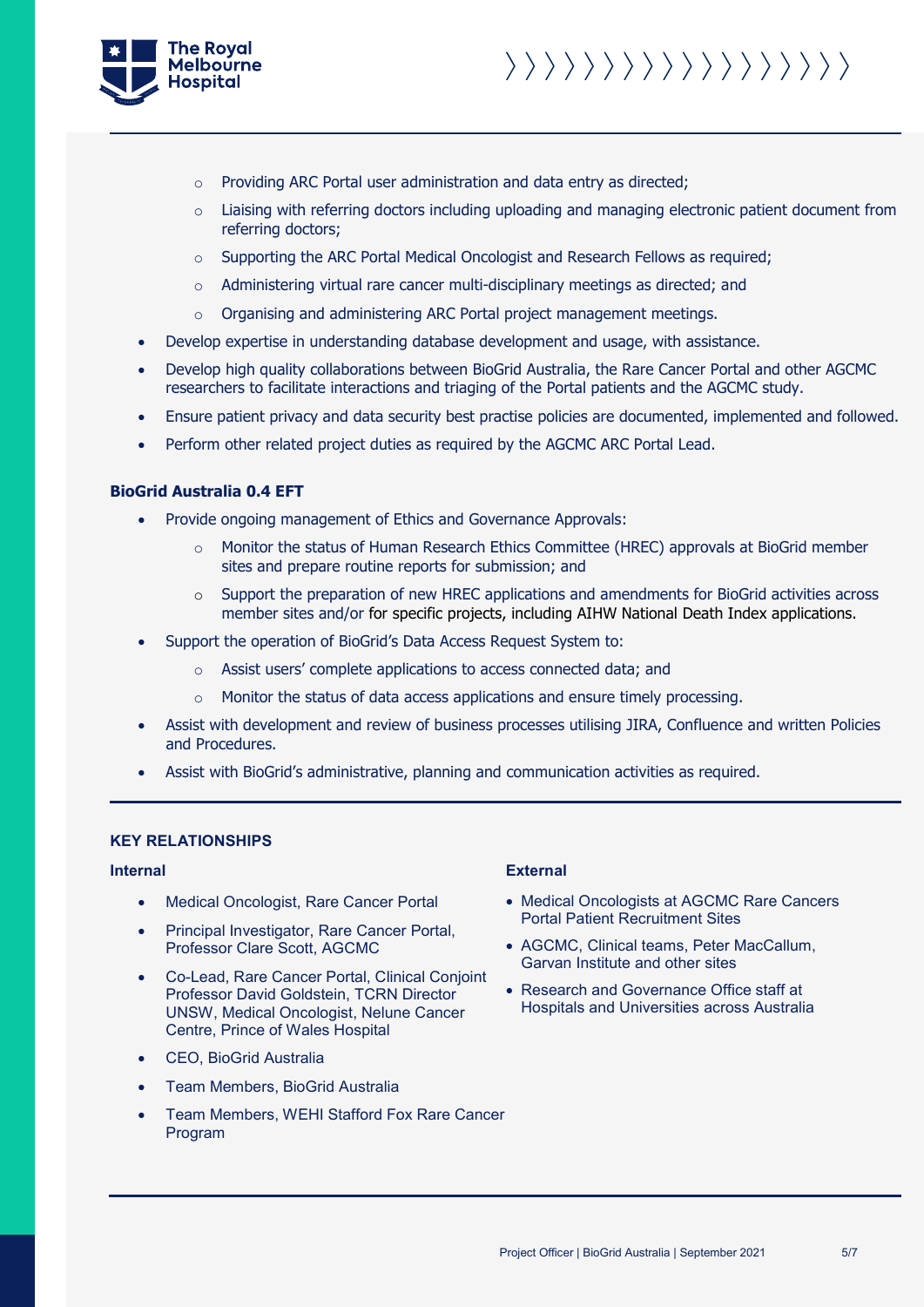

### 

#### **KEY SELECTION CRITERIA**

#### **Formal Qualifications**

• Degree in Biomedical Science (or equivalent)

#### **Essential**

- Five years' experience working in a health/biomedical science environment.
- Experience and knowledge of the Health system both Clinical and Health Services research.
- Experience with preparing and submitting Human Research Ethics Committee applications and reporting.
- Demonstrated high level interpersonal skills (verbal and written) including team, clinician and patient relationship management.
- Excellent organisational, time management and prioritising skills with ability to manage multiple conflicting priorities under pressure.
- Ability to work autonomously under minimal supervision, and in a team environment.
- Self-motivated and directed, with keen attention to detail.

#### **Preferred**

- Knowledge and understanding of Government, hospital and research institute policies, procedures, practices and resources.
- Working knowledge of statistics, optimisation, visualisation and other mathematical techniques for data analysis.

#### **KEY PERFORMANCE INDICATORS**

Your performance will be measured through your successful:

- Demonstration of RMH and BioGrid values
- Achievement of portfolio specific KPI targets
- Participation in and satisfactory feedback through the annual performance review process
- Ability to maintain a safe working environment and ensure compliance with legislative requirements

#### **AT THE RMH WE:**

- Aim to provide a working environment that is safe and without risk to the health, safety and wellbeing of all employees, patients and consumers, and visitors.
- Speak up for patient, consumer, colleague and visitor safety, escalating issues if required.
- Deliver Safe, Timely, Effective, Person-centred Care (STEP) in line with our clinical governance framework.
- Are an equal opportunity employer, committed to providing a work environment free of harassment and discrimination. We promote diversity and inclusion in the workplace.
- Work in accordance with relevant policies, procedures, standards and legislation including those related to clinical or competency requirements, risk management, discrimination, equal opportunity and health safety and wellbeing.